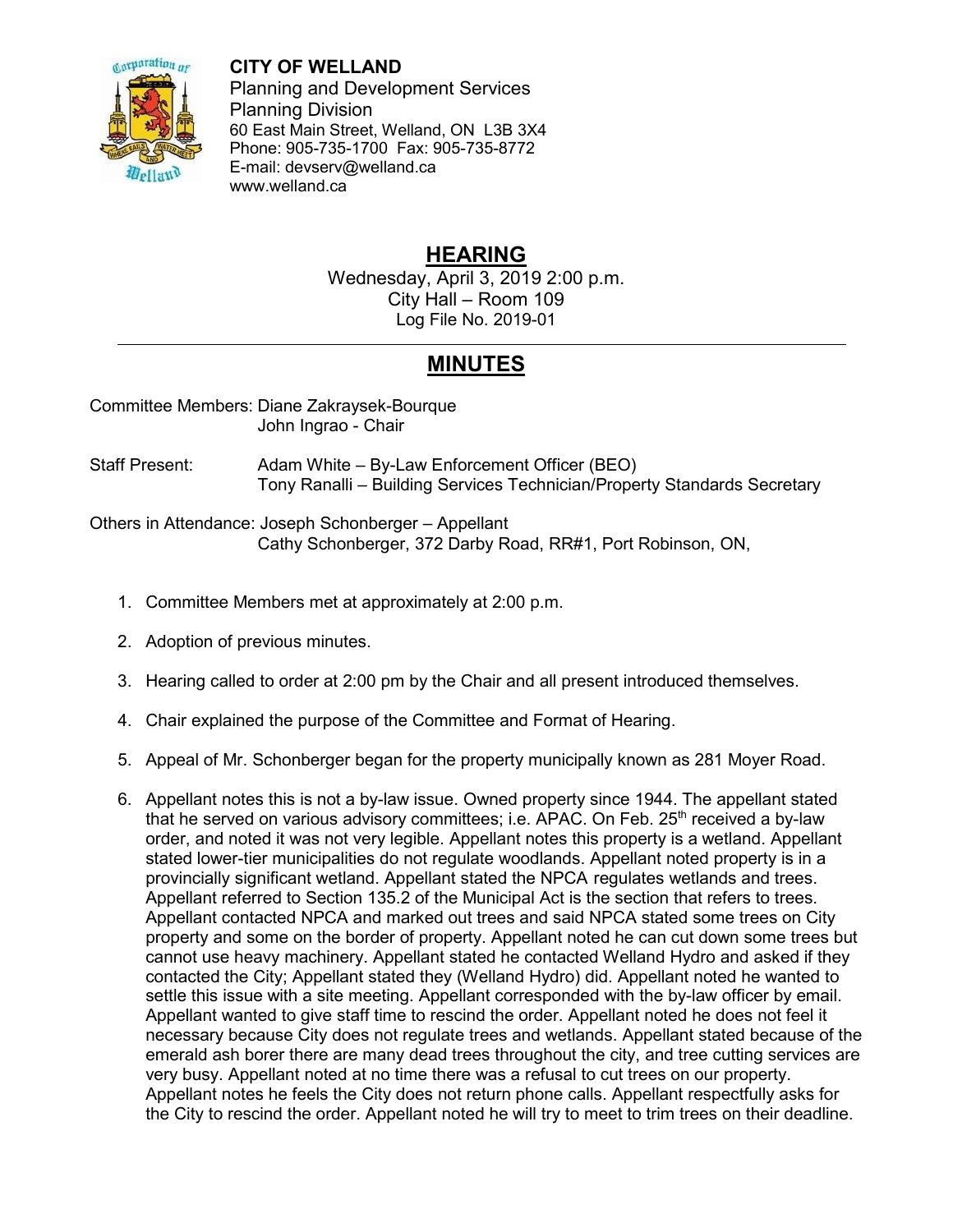- 7. Chair asked the By-Law Enforcement Officer (BEO) for his input on situation.
- 8. BEO explained he has many years of experience and education as a by-law officer. He received a complaint of dead trees on Jan. 30<sup>th</sup> Jim King of the Eng. Dept. determined the property line. It was marked with flag and tape. On Feb. 19<sup>th</sup> Dave Stevens identified dead ash trees private property – known as  $281$  Moyer Road. On Feb.  $20<sup>th</sup>$  a property standards order was sent by regular mail. On March  $6<sup>th</sup>$  an email was received from Mr. Schonberger. BEO thought he addressed all concerns. On March  $11<sup>th</sup>$  another email response to Mr. Schonberger. On March  $18<sup>th</sup>$  the BEO sent an email to Dave Stevens to check if any trees are on City property. BEO noted that Dave Stevens responded by email that there are no dead trees on City property. Hardcopy of email form presented to Committee members. On March  $19<sup>th</sup>$ another email response was issued to Mr. Schonberger. BEO stated that in the Niagara Region By-law 30-2008, Section 3, it states no person shall cut/destroy any tree in woodlands. BEO notes that Section 4 of the Region By-Law contains exemptions. In sub-section 4.13, the exemption states by-law does not apply to trees that are dead, diseased, or pose a hazard to human safety. BEO noted that photos were taken on inspection date of Feb. 19th. Photos were shown to the Committee members. BEO noted that two months were given for the compliance date. BEO explained that some trees already have fallen on hydro lines.
- 9. Committee member (Zakraysek-Bourque) asked how many trees are the issue. BEO identified that approximately 12 trees are required to be removed. BEO stated they use an aerial map with a 30 metre buffer to clear trees 30 metres from the property line. The committee asked has hydro trimmed any trees. The BEO responded he does not know, but they (hydro) will trim trees interfering with hydro lines. BEO noted it is not a requirement to communicate with the Appellant; only the Order must be issued. The committee asked if the BEO contacts the NPCA before an order. The BEO responded no.
- 10. The Appellant presented photos of the site noting the gps location, and how hydro lines are to be maintained. The Appellant notes hydro was working with City staff.
- 11. The Chair asked the BEO are they clear on the order. The BEO responded yes. The BEO states we use GPS to tag trees and to determine the property line. The Appellant noted that NPCA has an accurate GPS system. The Chair asked the BEO are you clear on trees that are to be removed. The BEO responded we do not tag trees. It is up to the homeowner to determine.
- 12. The Appellant noted tree cutters are very busy this time of year. The committee asked the BEO how accurate are your measurements. The BEO responded that Jim King is very accurate and has approximately 30 years' experience. The BEO notes that if we cannot find the property bars then we use GPs to determine the property line. The BEO notes that the property boundaries have been established by Jim King who is employed by the City. The Appellant states that there are approximately 12 trees on the homeowner's property that require to be removed. The BEO stated that I cannot determine who marked the trees and that some could have been completed by the City. The Appellant notes the conservation authority marked trees with a 'W'. The Chair asked the BEO how you determine property boundaries. The BEO responded that we take both property line points and use GPS to draw line. The BEO states sometimes we take measurements from a fixed object.
- 13. The Chair explained to the Appellant, the determining argument is determining the property line. The Appellant states he is willing to work with the City's forestry dept. The Chair asked the Appellant have you received any support from NPCA on location of the property line. The Appellant responded no, but thought the tree markings were the determining factor.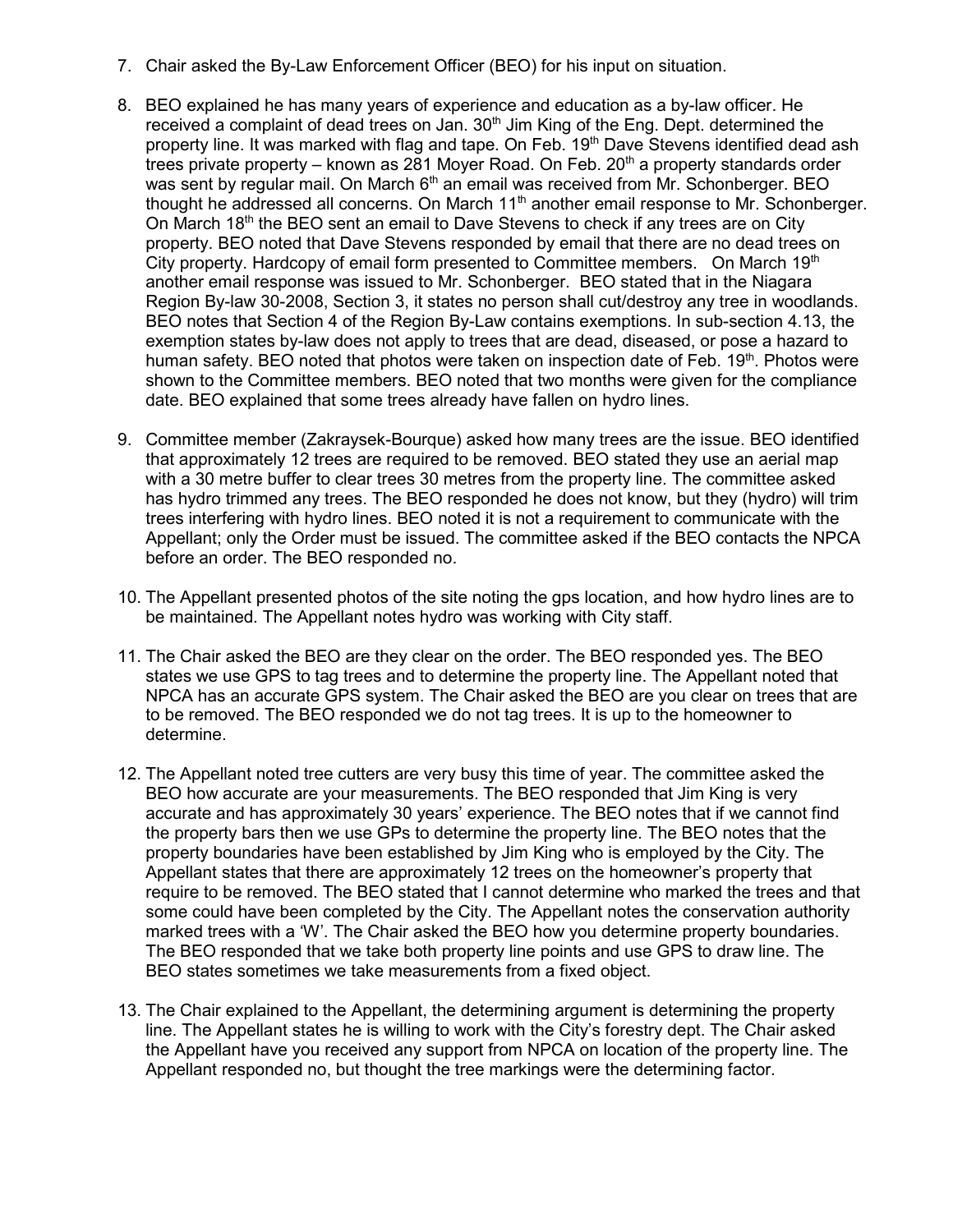- 14. Committee member (Zakraysek-Bourque) asked how can this be enforced when the property line is a discrepancy. The committee asked how does an Order get enforced. The BEO responded we confirm the order on site to verify the order. The BEO noted again that the owner is responsible to remove trees and we (City) do not mark trees. The onus is on the Owner to mark trees.
- 15. The BEO recommended previously by email to the Appellant that the appellant employ a certified arborist to remove the trees. The BEO noted that we identified approximately 12 trees, and that we cannot enter the property and that there may be more trees in question.
- 16. The Chair asked the Appellant is there any other evidence that supports your claim? The appellant responded that he thought the photographs were sufficient. The appellant notes he can work with the city's forestry department. The BEO noted that if trees in question are on the property line, we will remove the trees including the trees on City property.
- 17. A March 18<sup>th</sup> email was submitted as evidence by the BEO that noted Dave Stevens did not see any dead/dying/hazardous trees within City property. The committee asked the BEO what he would accept as evidence of trees. The BEO responded he can accept a survey from an Ontario Land Surveyor noting trees otherwise to the order. The Committee also asked the BEO what is the compliance time for an order? The BEO responded usually one month to complete the order and with forested areas usually a two month deadline to complete the order. The BEO also stated that the safety factor determines the deadline date. The BEO noted that two months for this order is justified.
- 18. The BEO noted the following: On Feb.  $20<sup>th</sup>$  the order was issued. On Jan.  $25<sup>th</sup>$  the complaint came in. On Feb.  $25<sup>th</sup>$  Mr. Schonberger received the order by registered mail. April 17<sup>th</sup> is the deadline date.
- 19. The Appellant stated that they live in a rural area and it is difficult to work in woodlands. The Appellant stated for example if one finds a Jefferson salamander it will issue a stop work order by the NPCA. The appellant noted that the order makes it difficult to complete the order with the deadline date. The appellant stated that there are dead trees in various areas and he is disappointed in how the City treats their citizens. The Appellant stated the city issued an order that we cannot complete. The appellant noted that it takes time to complete the order, and is not happy about dead trees on hydro lines in that they are very difficult to remove. The Appellant asks that the order be withdrawn and he will get the work done to remove the trees as soon as possible.
- 20. Committee member (Zakraysek-Bourque) asked the BEO if NPCA has no other jurisdiction to best of your knowledge. The BEO responded in stating the property standards by-law regulates all properties as noted in Section 6. The BEO noted that the Region has a tree bylaw also, and that if trees pose a hazard to persons, then the Region by-law is exempt and it then falls under the City by-laws. The BEO noted their protocol is that they will contact the NPCA before they remove trees.
- 21. Committee member (Zakraysek-Bourque) stated that the notice is properly served and time to complete the order. The committee also notes that the confirmed property line is established by the City. The committee stated to the Appellant if you provide a survey completed by an Ontario Land Surveyor they will take that into consideration. The committee noted that we extend the date and have to take safety into consideration.
- 22. The BEO noted in the past we received several complaints about trees landing on hydro lines and trees catching fire which caused fire dept. emergency calls.
- 23. The Chair noted to the Appellant we do trust the issue of the property line and appreciate your input and knowledge and appreciation of the NPCA.